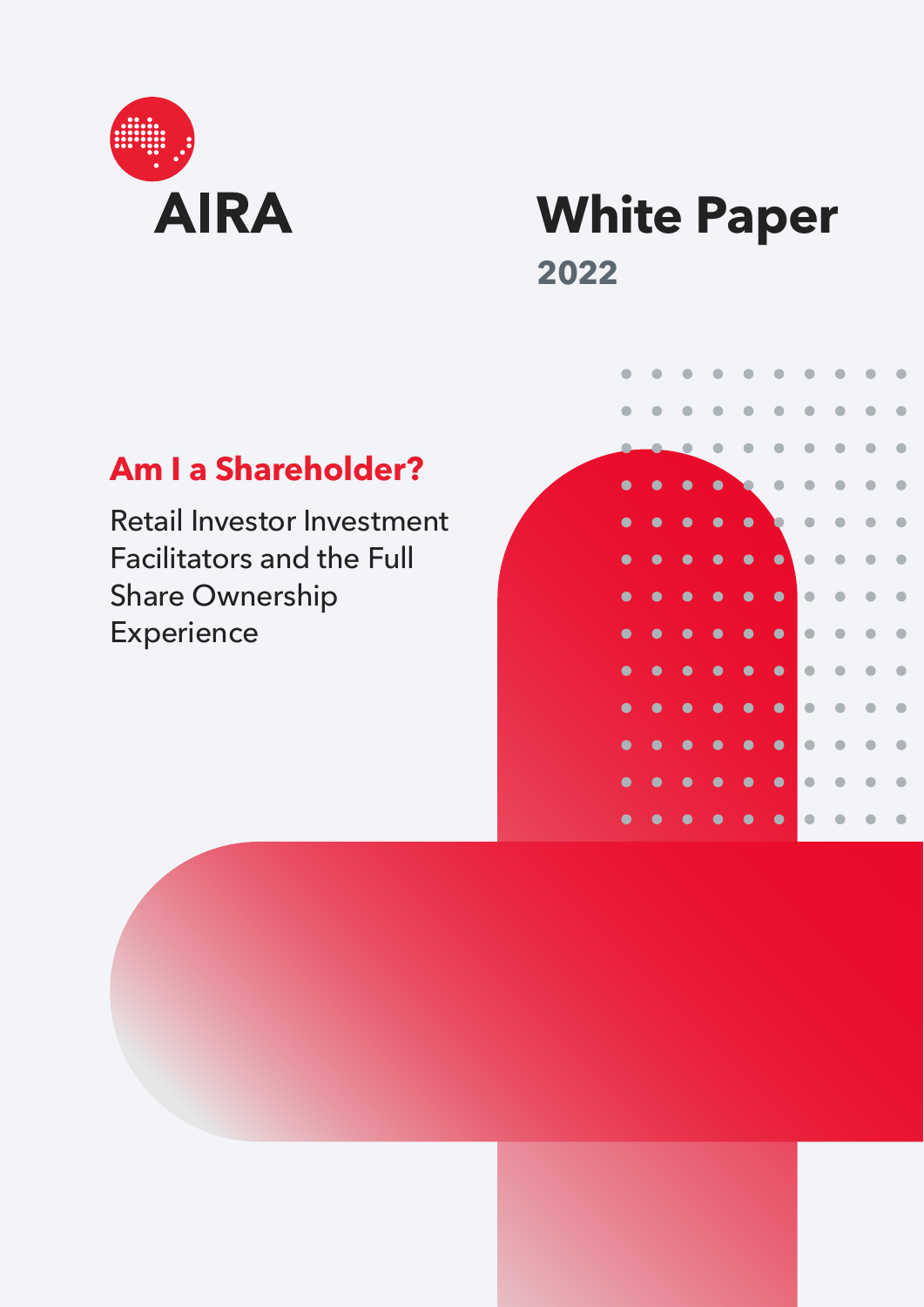



## **Contents**

| 7. Failing to provide the FSOE and the cost to Listed Companies  15 |  |
|---------------------------------------------------------------------|--|
|                                                                     |  |
|                                                                     |  |

AIRA White Paper - Am I A Shareholder? Retail Investor Service Providers And The Full Share Ownership Experience © 2022 Australasian Investor Relations Association. All rights reserved.

The information contained in this document is prepared for the purpose of keeping members of the Australasian Investor Relations Association (AIRA) abreast of key industry topics. Whilst, at the time of publishing, AIRA believes that all information contained herein is accurate and reliable, it accepts no responsibility for omissions and inaccuracies. Opinions expressed throughout the document by any third-party contributor, are their own and are not necessarily endorsed by AIRA.

AIRA WHITE PAPER - Retail Investor Service Providers and the Full Share Ownership Experience - 20 Jan 2022\_v4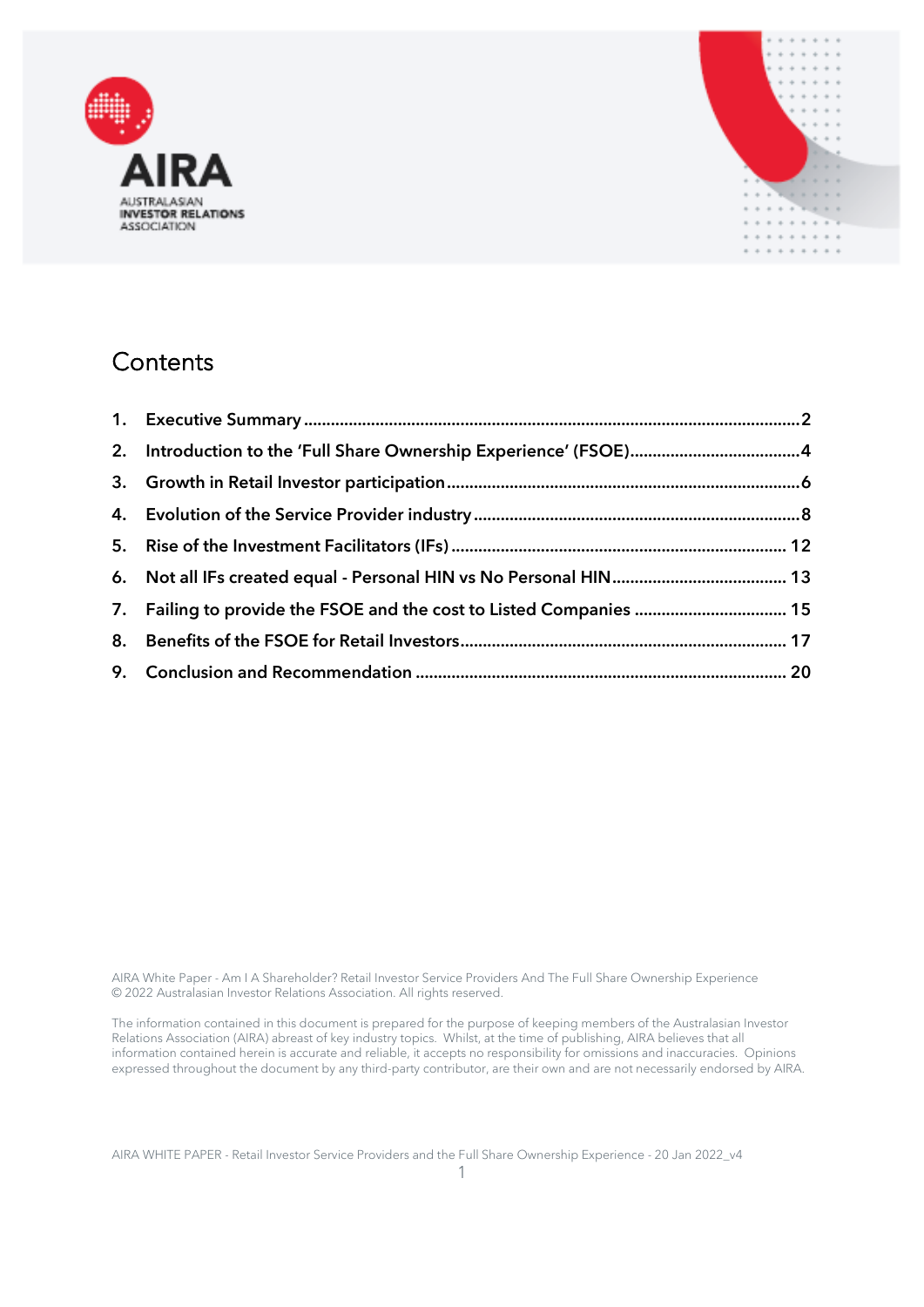#### <span id="page-2-0"></span>**1. Executive Summary**

The past few decades have seen significant growth in the range of ways in which Australian Retail Investors may gain exposure to individual companies listed on Australian stock exchanges.

Coincident with the presence of the COVID-19 pandemic in Australia and likely facilitated in part by its myriad implications, the last two years has seen dramatic growth in the participation of Retail Investors in the Australian sharemarket. This recent period has also seen the launch of a number of newer services particularly targeted at first-time, millennial investors, with a focus on low cost and ease of use via mobile devices.

While we believe the technological innovations leading to a broader range of cheaper and more flexible options for Australian Retail Investors are positive developments, we are deeply concerned that, unknowingly, Retail Investors utilising many of these services are being deprived of the 'Full Share Ownership Experience' (FSOE) i.e. each of the components of the full direct share ownership experience historically enjoyed by all investors in Australian listed companies regardless of their service provider.

Of most concern to us is the failure of many 'Investment Facilitators' - those service providers who arrange transactions but do not carry out the purchase/sale of investments themselves - to enable the flow of information and opportunity from the listed companies in which their clients have sought to invest, to those investors, whereby depriving them of the FSOE.

Not only do these Retail Investors suffer from a lack of information and opportunity, but just as importantly, Australia's listed companies are permanently impacted by their inability to form valuable, long-term relationships with these vital providers of equity capital.

We are strongly of the belief that the FSOE not only best serves Australian Retail Investors, but just as importantly, our listed companies.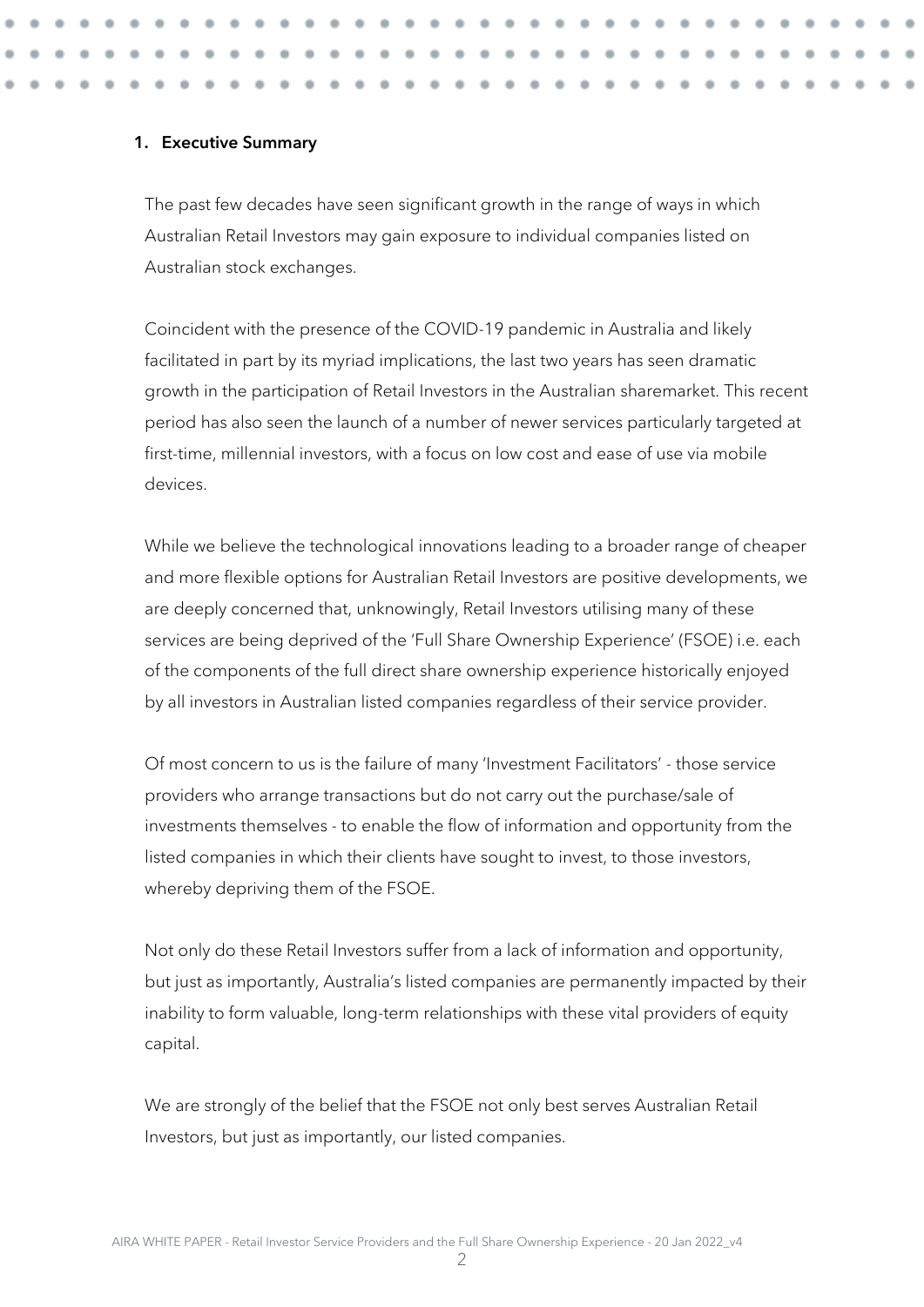The Australasian Investor Relations Association (AIRA), pursuant to its mission to advance the awareness of, and best practice in, investor relations in Australasia, has commissioned Listcorp, a listed company and retail Investor information platform, to prepare this whitepaper in order to facilitate discussion on this important topic and to present a recommendation to the industry it strongly believes will provide a better future for Australian Retail Investors and Listed Companies.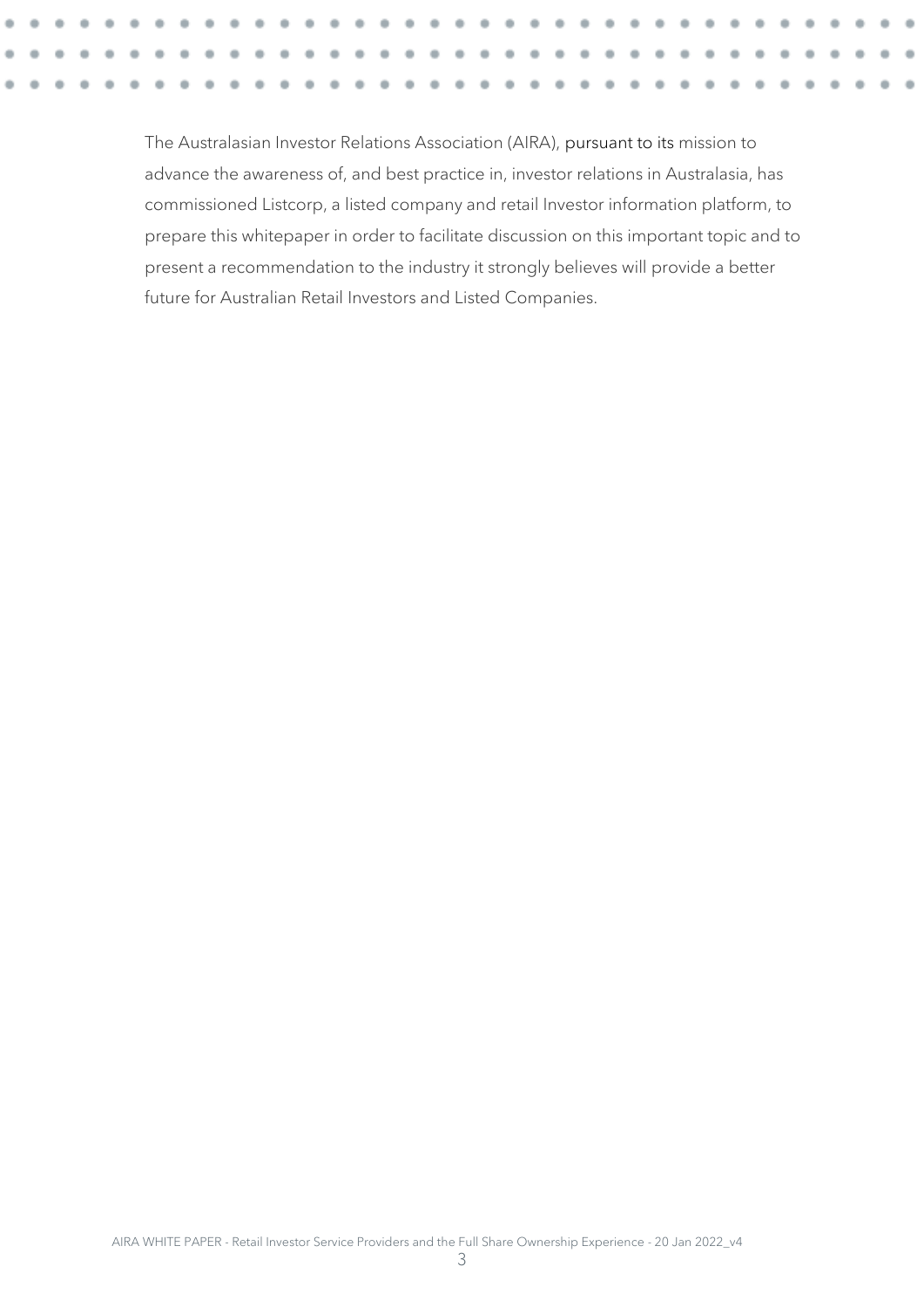#### <span id="page-4-0"></span>**2. Introduction to the 'Full Share Ownership Experience' (FSOE)**

For most of the 160 years in which Retail Investors have been investing in companies listed on Australian stock exchanges, concepts such as 'buying shares', 'investing in the share market' or 'building a share portfolio', necessarily involved becoming a direct shareholder.

Pursuant to the introduction of a range of new services to the Australian Retail Investor market in more recent times however, this is becoming increasingly less certain. We believe that many of these newer service providers, while delivering valuable innovation to Australian Retail Investors, are inadvertently doing so at a cost to both investors and listed companies by depriving them of some of the key elements of the 'Full Share Ownership Experience' (FSOE) i.e. each of the components of the ownership experience enjoyed by direct shareholders and as contemplated under the Corporations Act, which include:

#### a) Economic Benefits

Exposure to the full extent of all economic benefits including share price changes and timely receipt of all dividends (plus franking credits where appropriate), capital returns and takeover proceeds;

#### b) Operational Information

The timely provision of all operational information produced by the Company for shareholders including the Annual Report, newsletters and/or other background information and operational updates;

#### c) Meetings

The timely provision of information about the Annual General Meeting and any Extraordinary General Meetings to be held by the Company and the ability to participate as a shareholder in all such meetings;

#### d) Further Investment Opportunities

The timely provision of information about and ability to participate in, all further investment opportunities including Dividend Reinvest plans (DRPs), Share Purchase Plans (SPPs), Rights Issues, etc.; and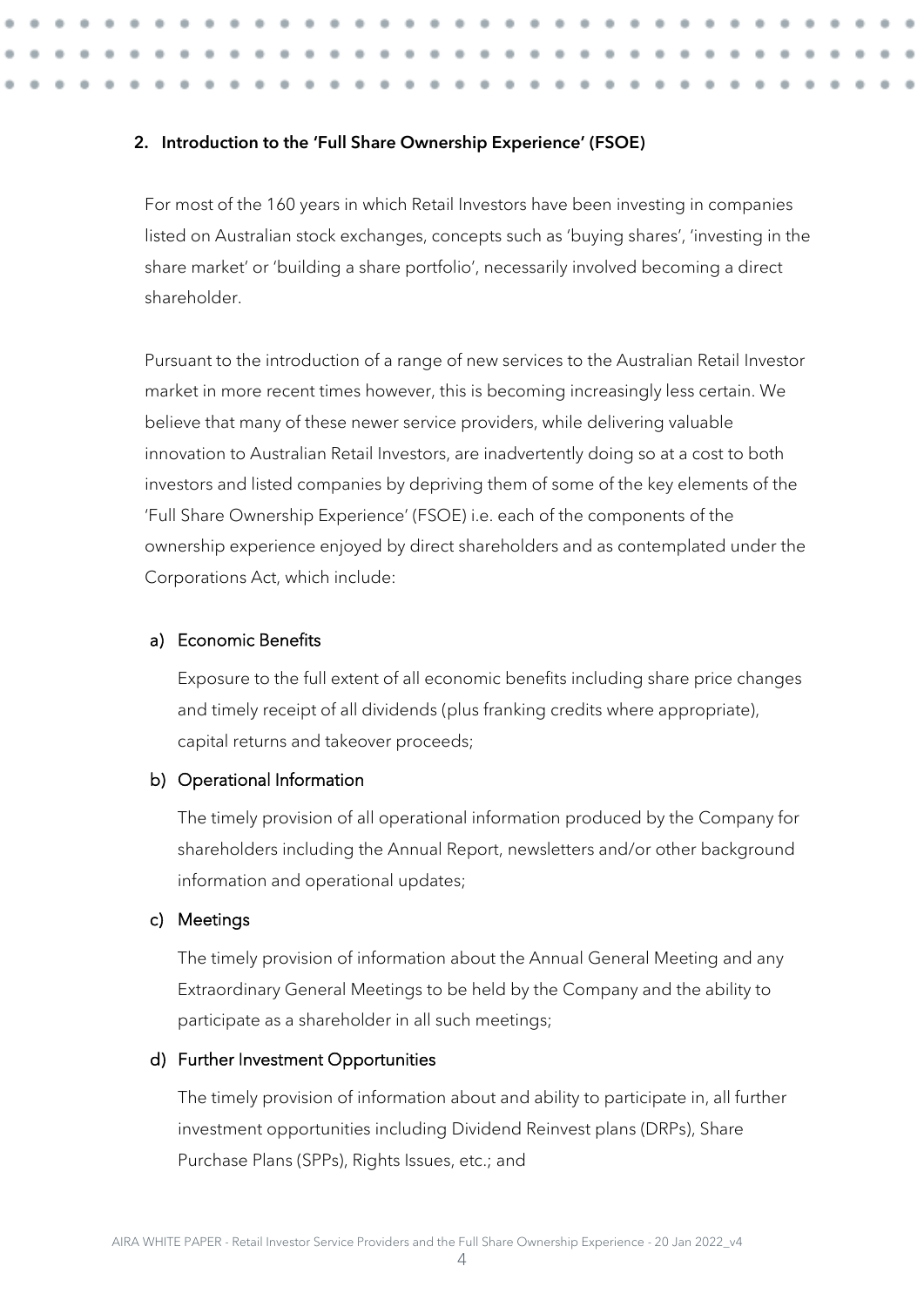#### e) Other Benefits

Access to any other benefits that may be afforded direct shareholders including but not limited to Shareholder benefits and discounts.

While we do not doubt that all service providers facilitate the delivery of the Economic Benefits as outlined in a) to each of their clients, from that point on, exposure to the remaining benefits is far less certain and somewhat concerningly, we believe many Retail Investors are unaware their experience is any different - and perhaps significantly so - to that of a direct shareholder.

As the number of service providers increases and their offerings become more complex, we believe it is vital for both Retail Investors and the Listed Companies relying on Australia's capital markets for their equity funding, that all Retail Investors are making fully informed decisions about the way in which they implement their investment decisions and the full costs and benefits associated with these choices.

We believe this issue is becoming increasingly important given the recent and significant growth in first-time participation in Australian equity markets.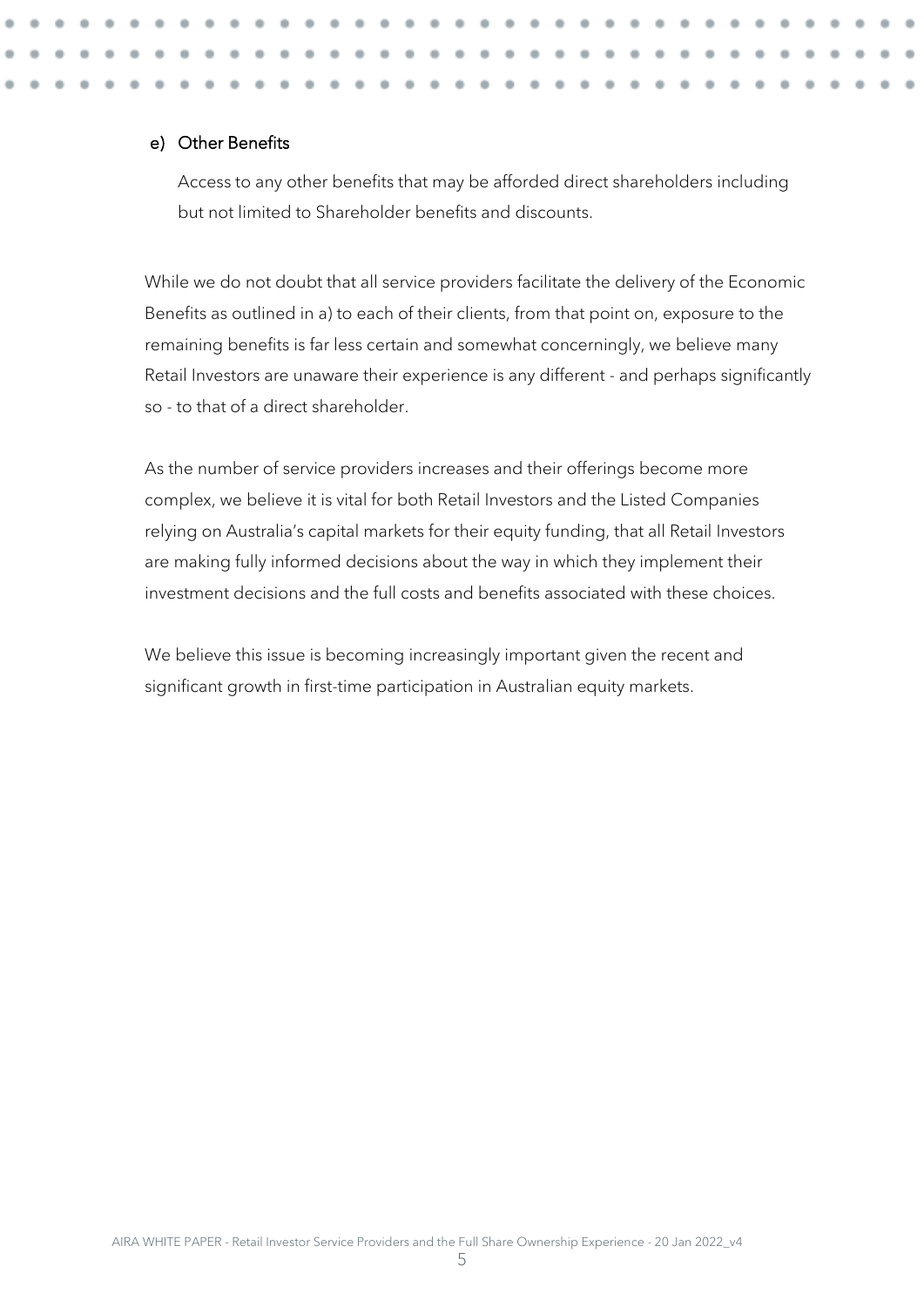#### <span id="page-6-0"></span>**3. Growth in Retail Investor participation**

Research from financial services industry research company Investment Trends, shows Retail investment into equities in Australia grew dramatically during the COVID-19 pandemic. According to Head of Research, Irene Guiamatsia:

*"...the number of active retail online investors, that is those who bought or sold securities in a 12-month period, almost doubled compared to pre-pandemic levels, from 750,000 to 1,430,000,".<sup>1</sup>*

*"Even when the lockdowns eased during late 2020 and early 2021, and people spent less time on screens, the report shows that first-time investor inflows remained healthy; 148,000 new online investors placed their maiden trade in the past six months alone, compared to 170,000 in the second half of 2020."<sup>2</sup>*

ASX figures support the Investment Trends research revealing a dramatic increase in both the number of retail investors and their activity as measured by growth in:

- a) Active Holder Identification Numbers (HIN)<sup>3</sup> Retail Investors trading within the previous 12 months through their sponsoring brokers (tracked through their HIN i.e. the identification number allocated to each Investor to record their shareholdings sponsored by a specific stockbroker); and
- b) Active shareholdings on a HIN the number of shareholdings held on each HIN

<sup>&</sup>lt;sup>1</sup> 'Retail investment doubled during pandemic: Investment Trends', Professional Planner, Tahn Sharpe, 9 August 2021, <https://www.professionalplanner.com.au/2021/08/retail-investment-doubled-during-pandemic-investment-trends/>

<sup>2</sup> *ibid*

<sup>&</sup>lt;sup>3</sup> See Appendix 1 for more information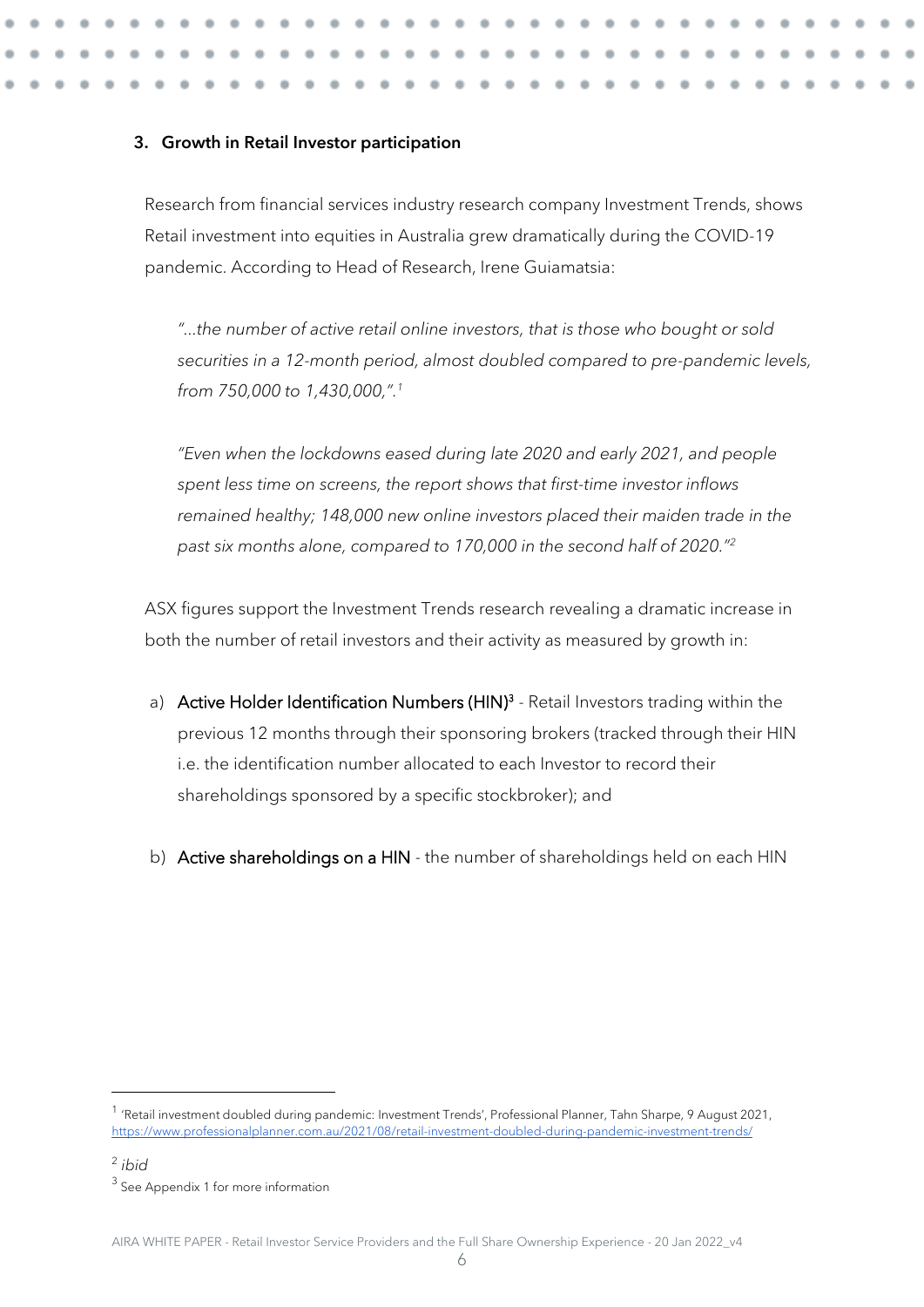

#### Investor and Investor activity growth

In addition, Computershare, the world's largest share registry business, also recorded a significant increase in activity in Australia, seeing investor accounts grow from 9.9 million in February 2020 to a peak of 12.1 million in July 2021. This 20% increase across its 800+ client base masks the experience of some companies which saw their retail shareholders grow more than 100% in the period and included one company which witnessed growth of more than 400%<sup>4</sup> .

<sup>4</sup> Computershare.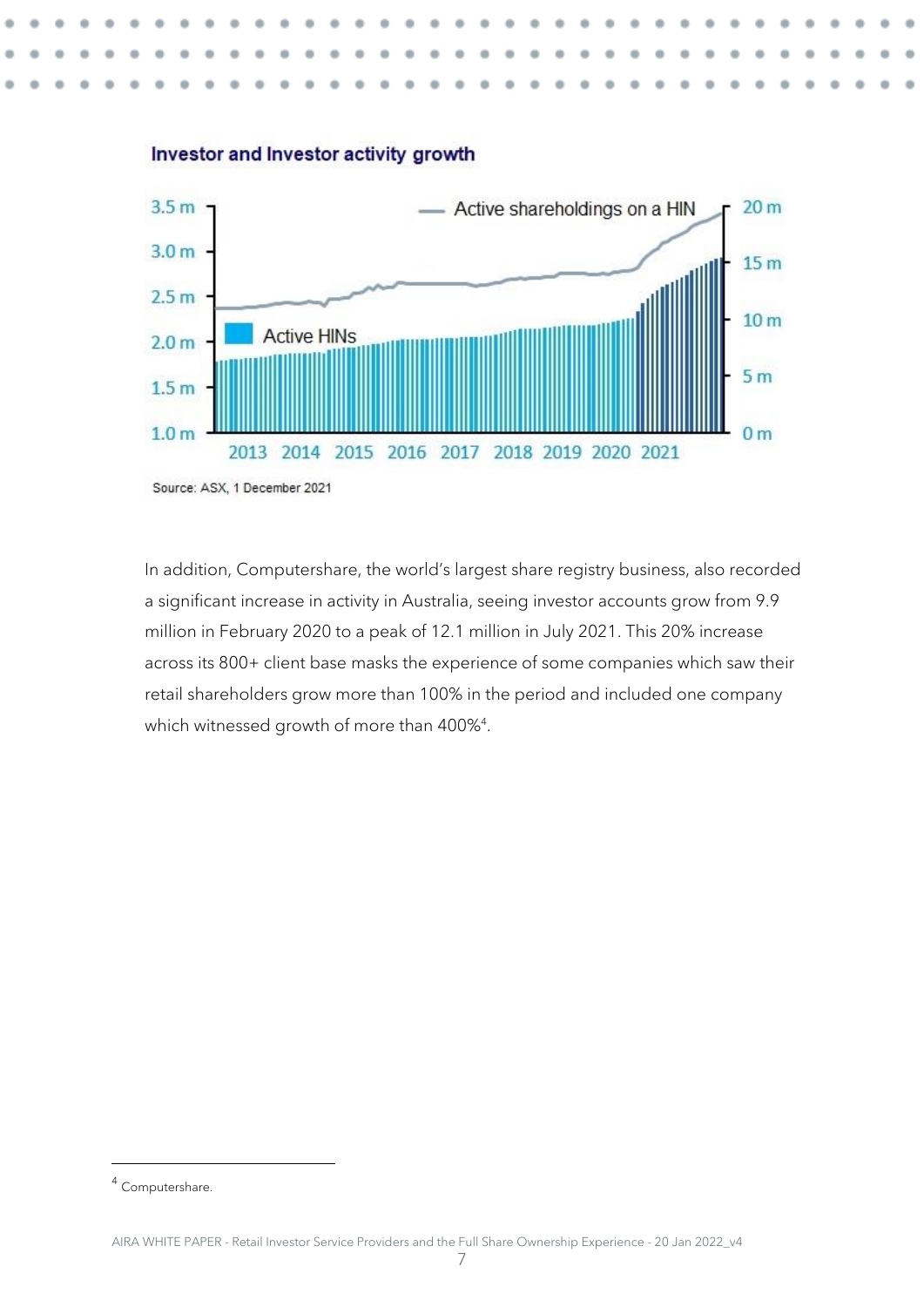#### <span id="page-8-0"></span>**4. Evolution of the Service Provider industry**

The growth in Retail Investor participation over recent years has coincided with the launch of new services to facilitate that participation. While there are many factors that have influenced the growth in retail investor participation including:

- a) the lack of alternative investment options with residential real estate prices continuing to rise and interest rates remaining at record low levels;
- b) the increase in the availability of accessible information about investing via social media platforms; and
- c) the increase in available time afforded by 'work from home' and the highly restricted lifestyles associated with Australia's pandemic response,

it is also likely that at least some of these new services - particularly the low-cost, mobile-app focused providers targeted at Millennials, will have contributed to this growth.

To better understand today's marketplace for investor services, it is instructive to look at the evolution of the industry in Australia and the factors that led to today's significantly broader range of offerings.

Historically, an Investor's first foray into the sharemarket began by opening an account with what we now nostalgically refer to as a 'traditional stockbroker'. Originally to transact in the shares of an Australian listed company one needed either be a member of the stock exchange, or work for one. When the state-based exchanges merged to form the Australian Securities Exchange (ASX) in 1987, all investing activities were still communicated directly to an employee of a broking firm, who would then ensure the transaction was carried out on behalf of the client before reporting details of the executed trade.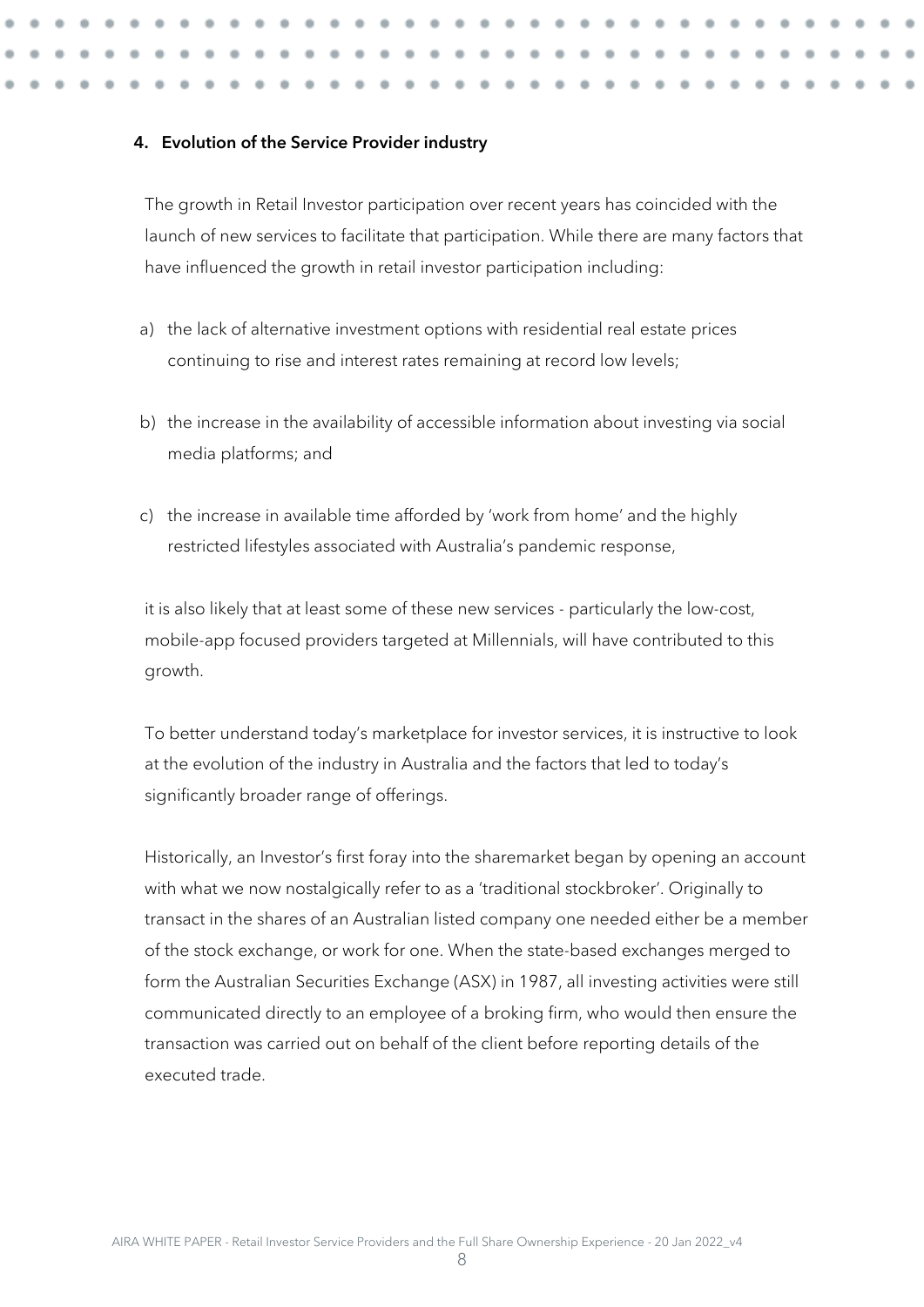When CommSec launched its web-based operation in 1997, it kick-started the evolution of retail investing in Australia, disaggregating the bundled service offering (research, advice and execution) of the traditional brokers and for the first time allowing Australian investors to trade without first instructing an employee of a broking firm and more importantly, to enable the purchase of execution services on their own.



Since then, myriad providers have entered the industry offering a range of different services. We categorise the current range of service providers as follows:

#### a) Traditional Stockbrokers / Wealth Managers

The original service providers who deliver a full range of personalised services including stock selection and portfolio construction. Historically this category was remunerated on the execution of a buy or sell order i.e. commission was charged as a percentage of the value of a trade. It was not uncommon for investors to be charged a rate as high as 2% however this included the aforementioned advisory services as well as the provision of in-house research. As commission rates came under pressure from disaggregation, Traditional Stockbrokers began to adopt the Wealth Management revenue model of 'Funds Under Advice' (FUA) charging a percentage of the total value of FUA for the ongoing provision of advisory services. Traditional Stockbrokers also carry out corporate advisory and capital raising services today, offering access to allocations in IPOs underwritten and/or arranged by the Firm to their retail clients.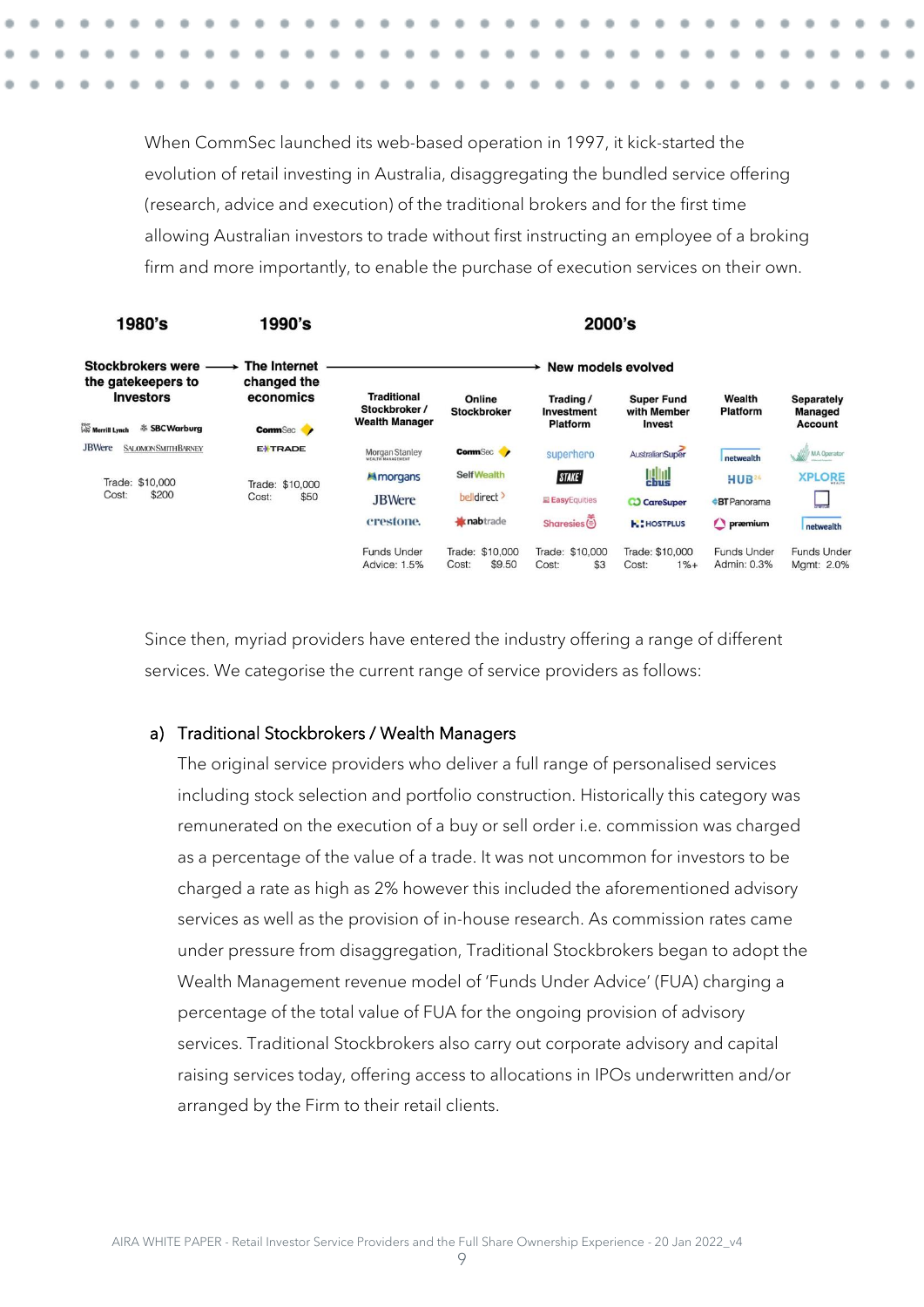#### b) Online Stockbrokers

Online stockbrokers, with a significantly lower-cost business model and focus on providing access to execution via a web or mobile platform rather than personal or even product advice, led the initial charge to lower cost participation. CommSec, a wholly-owned subsidiary of one the ASX's largest listed companies Commonwealth Bank (ASX:CBA), locked in its early-mover advantage with several acquisitions and today remains the dominant provider of online stockbroking services to retail investors in Australia.

#### c) Trading / Investment Platforms

The most recent entrants to the service provider marketplace are the new breed of trading / investment platforms focused on low or no-cost execution and highquality, intuitive digital experiences, particularly via mobile devices and aimed almost exclusively at the Millennial investor audience. These providers, including the likes of Superhero, Stake and Sharesies, are driving significant growth in the first-time investor market with features including fractional share investing enabling investors to by-pass the ASX's \$500 minimum investment to facilitate investments of as little as \$0.01<sup>5</sup> .

#### d) Super Fund with Member Invest

In order to stem the flow of money out of Industry and Retail Super funds into Self-Managed Super Funds (SMSF), a growing number of Funds are enabling members to make their own investment decisions with a portion of their account. There appears to be a range of approaches taken by different Funds including the percentage of the account balance that may be invested, the list of investable assets and the fees charged (which may include account administration, access fees and brokerage). Funds that currently provide this feature include Australian Super, CBus, CareSuper and HostPlus<sup>6</sup>.

<sup>5</sup> <https://sharesies.com.au/investments>

<sup>6</sup> <https://www.canstar.com.au/superannuation/direct-investment-options/>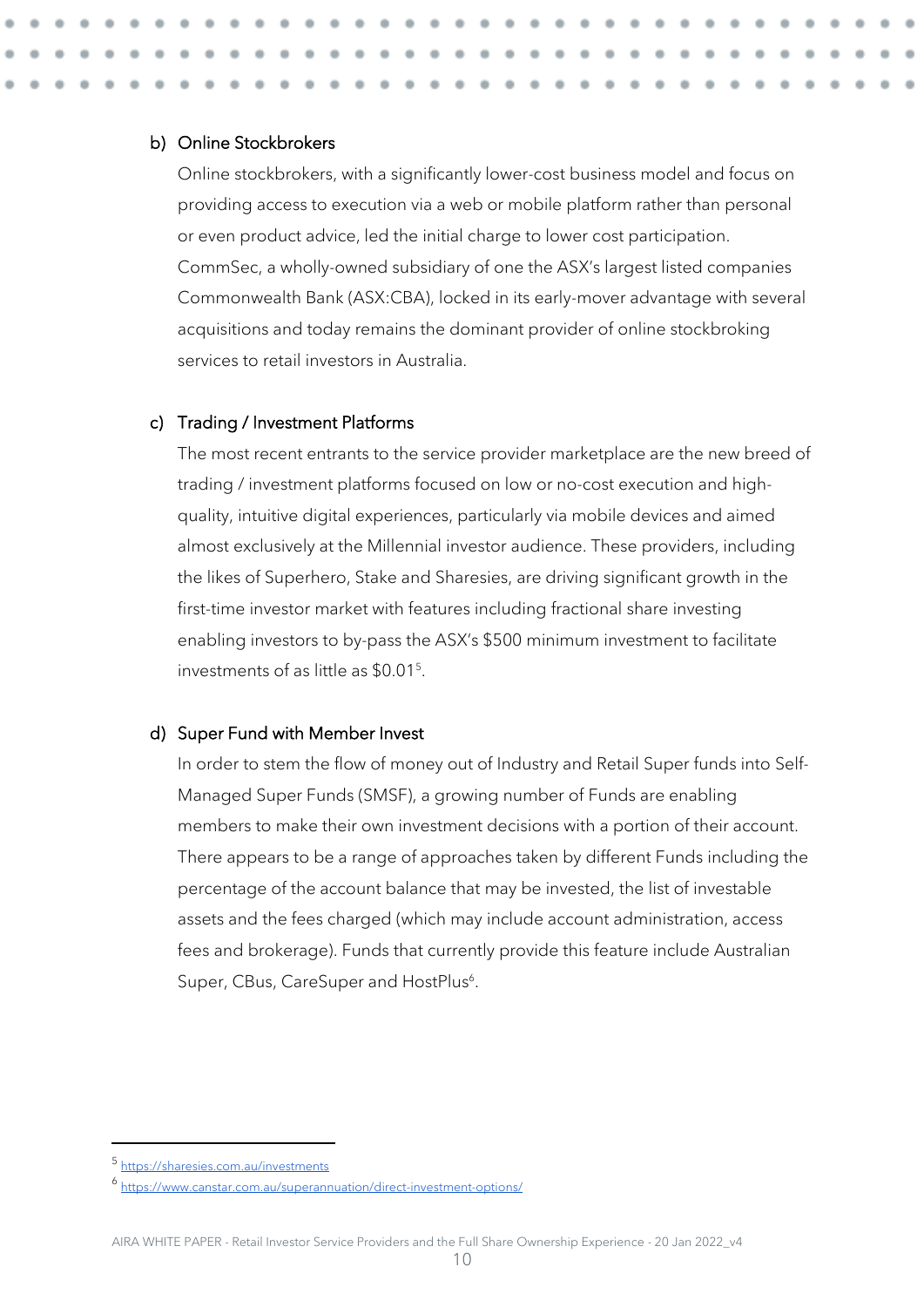#### e) Wealth Platforms

Providing a technology-based solution to the problem of managing a multi-asset class, multi-provider investment portfolio, newer wealth platform providers such as Netwealth and Hub24 joined incumbents such as BT Panorama (previously BT Wrap) and Macquarie wrap in this rapidly growing industry.

#### f) Separately Managed Accounts

Separately Managed Accounts (SMAs) are made up of a selection of managed funds called model portfolios housed under one account<sup>7</sup>. Unlike a Managed Fund however, the client owns the underlying shares and is able to tailor the ultimate portfolio to his/her requirements, adding holdings, blocking sales or leaving all decisions to the Managers involved. The aim of an SMA is to provide access to the professional investment management provided by one or more fund managers while retaining control over the ultimate composition of the portfolio and timing of tax events.

<sup>&</sup>lt;sup>7</sup> [Financial Standard Guide to Managed Accounts](https://rainmaker-s3-media.s3-ap-southeast-2.amazonaws.com/prod/media/library/Financial%20Standard/Products/Guide%20Series/Managed%20Accounts/MA-Guide1_n01.pdf?fcd9d)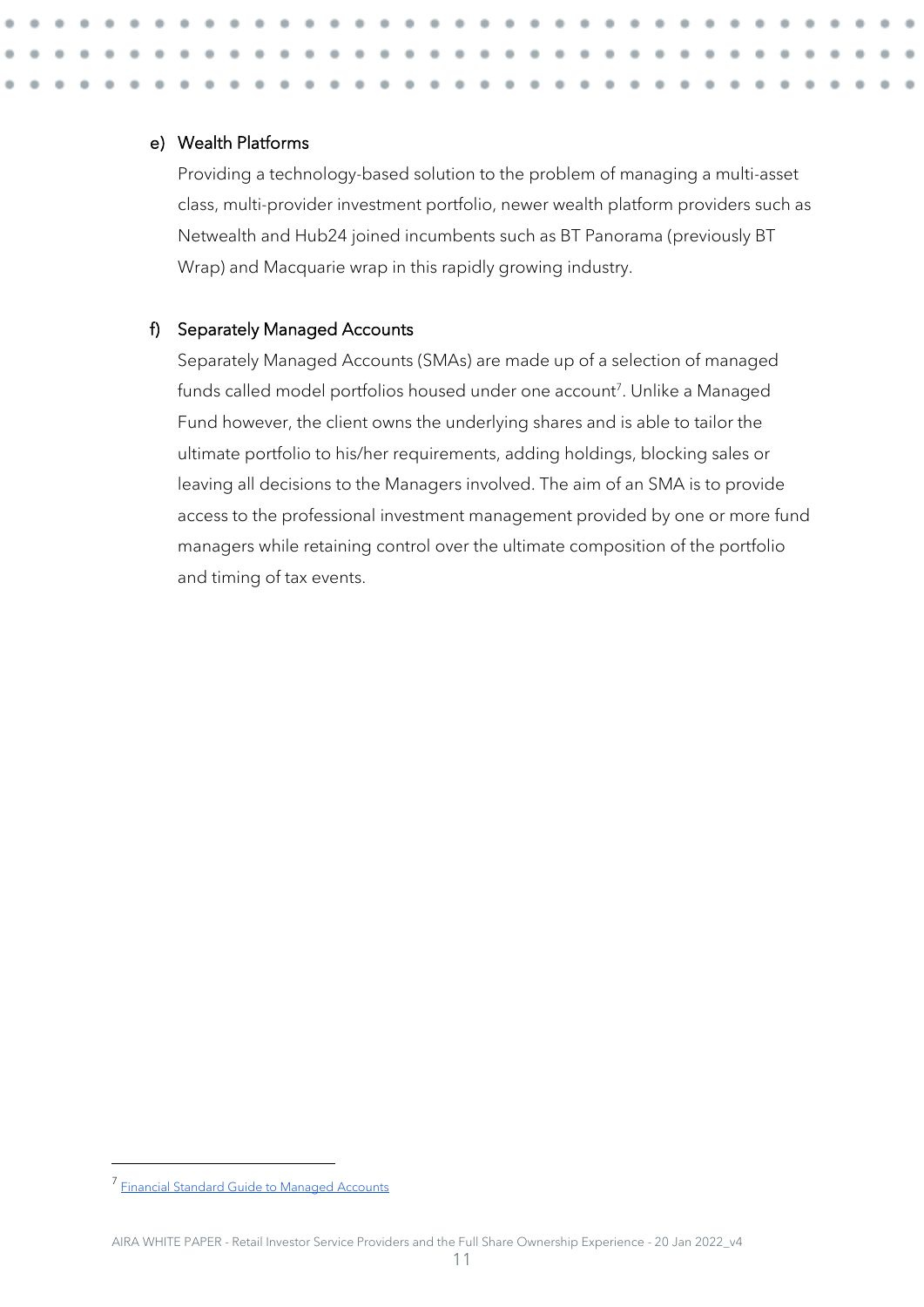#### <span id="page-12-0"></span>5. **Rise of the Investment Facilitators (IFs)**

While the past 30 years have delivered many and varied innovations in service provision for Australian Retail Investors, one of the more prevalent themes is the introduction and growth of the 'Investment facilitators' (IFs) i.e. service providers that arrange for, or facilitate investment transactions, but do not carry out the transactions themselves.

Unlike Traditional or Online Stockbrokers, IFs - which include many Trading / Investment Platforms, Wealth Platforms, Super Funds with Member Invest and Separately Managed Accounts - often use multiple third parties to provide particular components of their service offering. We believe the reasons for this include some or all of the following:

- a focus on providing the best possible services to clients by outsourcing peripheral components to third parties;
- to enable the delivery of new services (e.g. fractional share ownership);
- to facilitate the lowest possible cost base by outsourcing functions that may be provided more cost-effectively by third parties; and
- to reduce overall compliance obligations and/or capital requirements where this can be achieved by transferring specific functions to third party providers.

While the growth of the IFs clearly demonstrates they are meeting an unfulfilled need, we believe the way some choose to construct their offerings is leading to likely unintended, but nonetheless significant consequences for both their clients and the listed companies in which they seek to invest.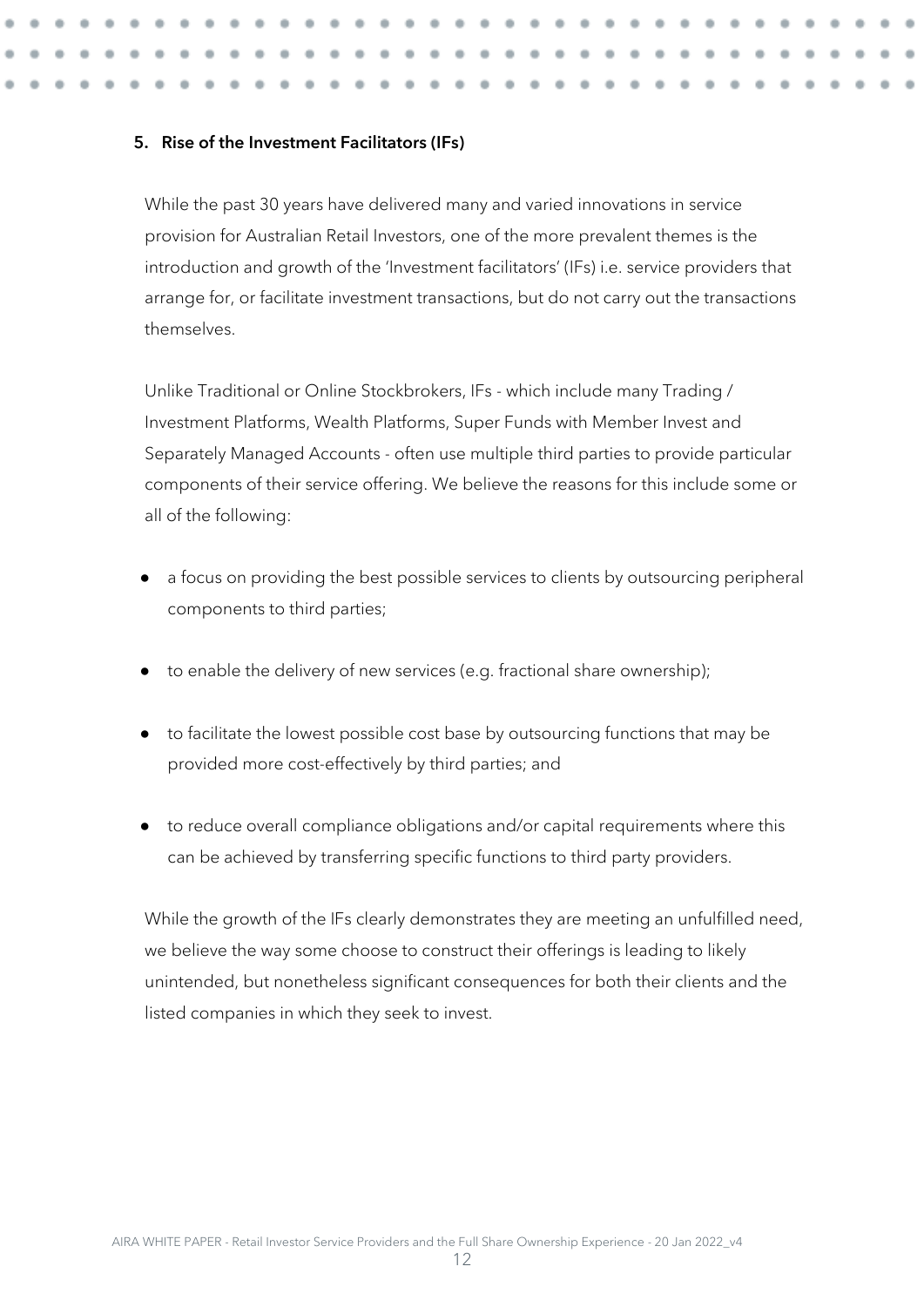#### <span id="page-13-0"></span>6. **Not all IFs created equal - Personal HIN vs No Personal HIN**

While most IFs seek to differentiate themselves from their competitors through price and increasingly, better digital experiences, we believe there are other factors that are of equal if not greater importance to both Investors and listed companies. One such factor is their ability to provide the FSOE.

One of the key roles often outsourced by IFs is that of custody. While Traditional Stockbrokers and Online Stockbrokers provide the FSOE for their clients through the issuance of a personal Holder Identification Number (HIN), by utilising a custody structure through which all client holdings are grouped together under the one HIN, clients of these firms are far less likely to enjoy the FSOE.

Our research reveals that some categories of IFs - such as Super Funds with Member Invest options and Wealth Platforms - have universally adopted the custody approach, while some members of other categories offer personal HINs while others do not as the examples in the following table demonstrate:

| <b>Investment Facilitators</b> |                                       | <b>Personal HIN?</b> |             |  |
|--------------------------------|---------------------------------------|----------------------|-------------|--|
|                                |                                       | <b>Yes</b>           | <b>No</b>   |  |
| $\mathbf{1}$ .                 | <b>Trade / Invest Platforms</b>       |                      |             |  |
|                                | Superhero                             |                      | X           |  |
|                                | <b>Easy Equities</b>                  |                      | X           |  |
|                                | <b>Sharesies</b>                      |                      | X           |  |
|                                | <b>Stake</b>                          | X                    |             |  |
| 2.                             | <b>Super Funds with Member Invest</b> |                      |             |  |
|                                | AustralianSuper                       |                      | $\mathbf x$ |  |
|                                | <b>CBUS</b>                           |                      | X           |  |
|                                | CareSuper                             |                      | X           |  |
|                                | <b>HostPlus</b>                       |                      | X           |  |
| 3.                             | <b>Wealth Platforms</b>               |                      |             |  |
|                                | Netwealth                             |                      | $\mathbf x$ |  |
|                                | Hub24                                 |                      | X           |  |
|                                | <b>BT</b> Panorama                    |                      | X           |  |
|                                | Praemium                              |                      | X           |  |
| 4.                             | <b>Separately Managed Accounts</b>    |                      |             |  |
|                                | <b>MA Operator</b>                    | $\mathbf x$          |             |  |
|                                | Xplore Wealth                         |                      | X           |  |
|                                | Onevue                                |                      | $\mathbf x$ |  |
|                                | Netwealth                             | x                    |             |  |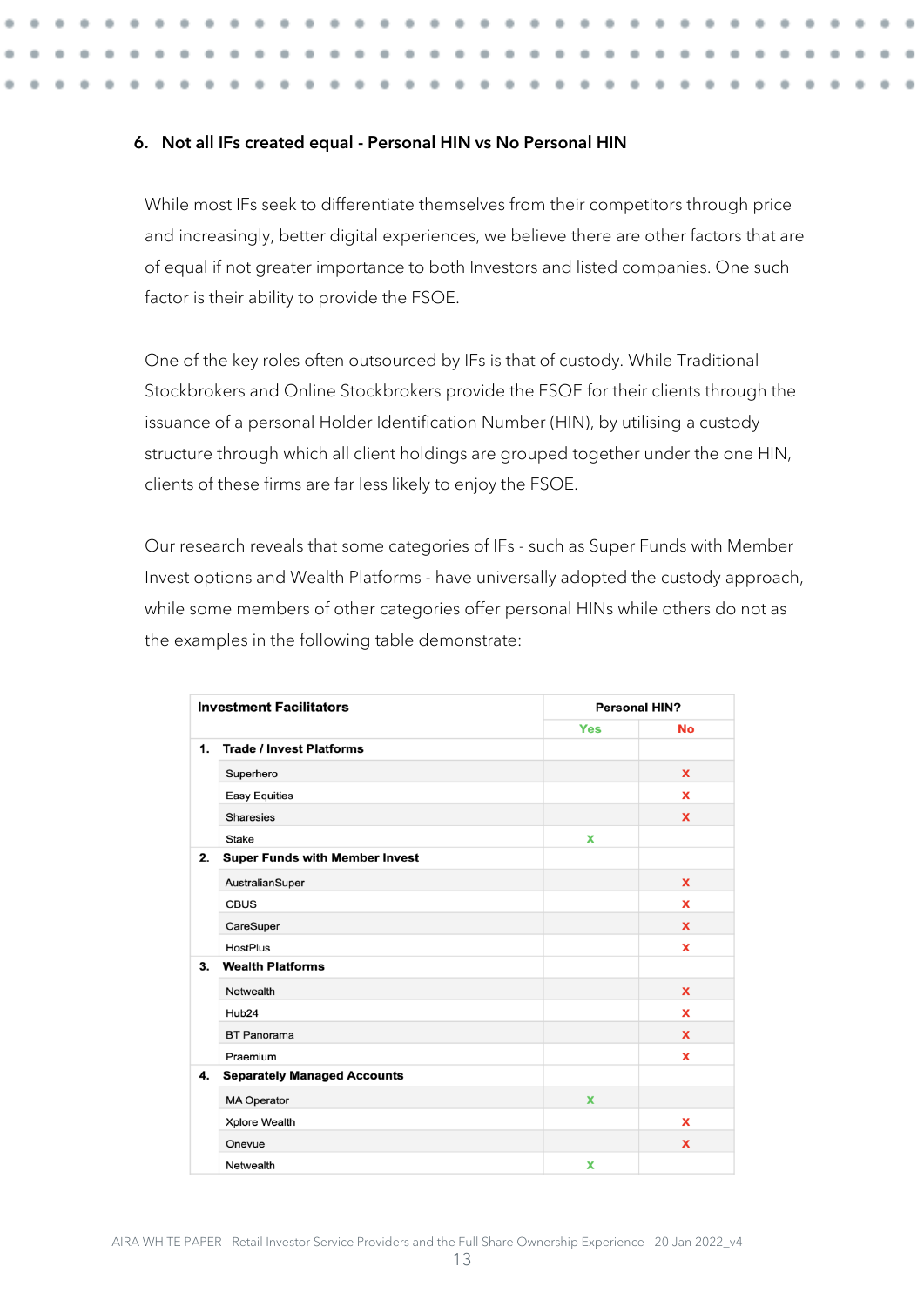It is important to note at this point, that we do not believe service providers must offer personal HINs to their clients in order to deliver them the FSOE. In fact, we believe there are some shortcomings of the HIN system, particularly in relation to the creation of hardcopy CHESS statements to confirm each trade and their delivery to shareholders via traditional mail (having said that, we note that the ASX recently launched the ASX CHESS Statements Portal<sup>8</sup> in order to facilitate the electronic delivery of CHESS statements).

As we explain further in section 7 below, share registries, acting on behalf of each listed company, provide the custodians acting on behalf of IFs with all of the information necessary to deliver each shareholder with the FSOE. It therefore may only be a matter of custodians and/or their service provider masters, passing on the information and opportunities provided them by the share registries, to the underlying indirect shareholders in a timely fashion, in order to deliver them the FSOE.

<sup>8</sup> <https://www2.asx.com.au/investors/start-investing/electronic-delivery-of-chess-notifications>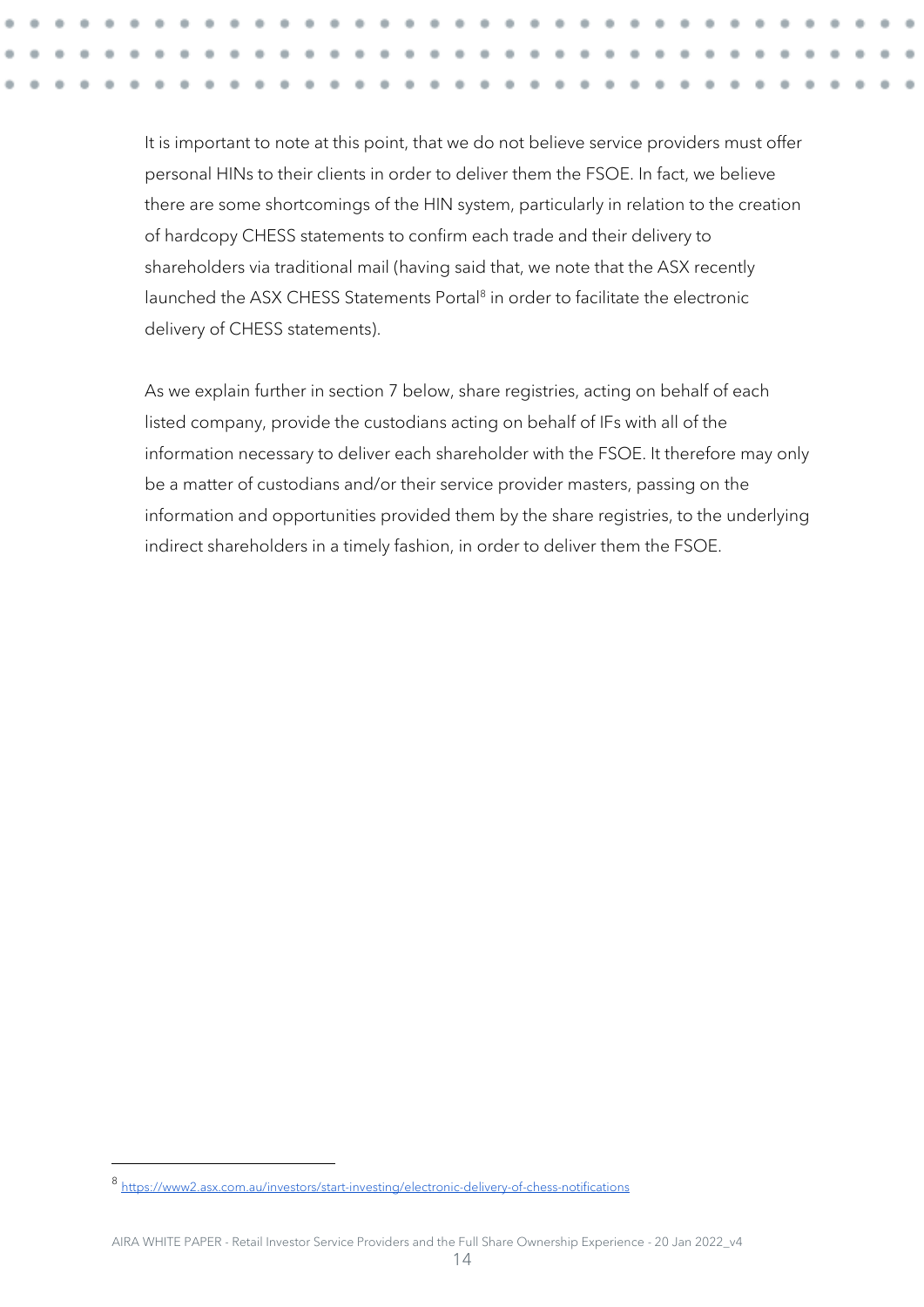#### <span id="page-15-0"></span>7. **Failing to provide the FSOE and the cost to Listed Companies**

While theoretically the absence of a personal HIN for each client of a service provider need not be of concern to listed companies, in practice it is a significant and likely growing problem particularly with respect to each companies' ability to nurture a patient, stable and informed register of shareholders.

The aim of every Listed Company, via its investor relations program is to achieve the following three goals simultaneously:

- a) fair valuation for the listed entity's securities;
- b) appropriate access to capital when required; and
- c) sufficient security liquidity for the listed entity's investors<sup>9</sup>.

The key to achieving these goals is shareholder communication and herein lies the problem i.e. the vast majority of services that insert a custodian between the Company and the underlying shareholder are presently creating an impenetrable barrier to that communication.

While there is no theoretical reason information and opportunity cannot flow from the Company, via its share registry, to the custodian and on to the shareholder, in practice, this is rarely the case.

It is certainly the case that companies communicate directly with custodians i.e. the legal owner of the shares in question - at the very least in fulfilment of their legal requirement to do so - but in the vast majority of cases we have witnessed, this information is not passed on to the indirect owners. In fact, as a rule of thumb, unless the communication has direct and immediate economic consequences - such as a dividend payment - any and all other communication is not passed on.

<sup>&</sup>lt;sup>9</sup> Best Practice Investor Relations, Guidelines for Australian Listed Entities, 5th Edition, 2021, Australasian Investor Relations Association, P 7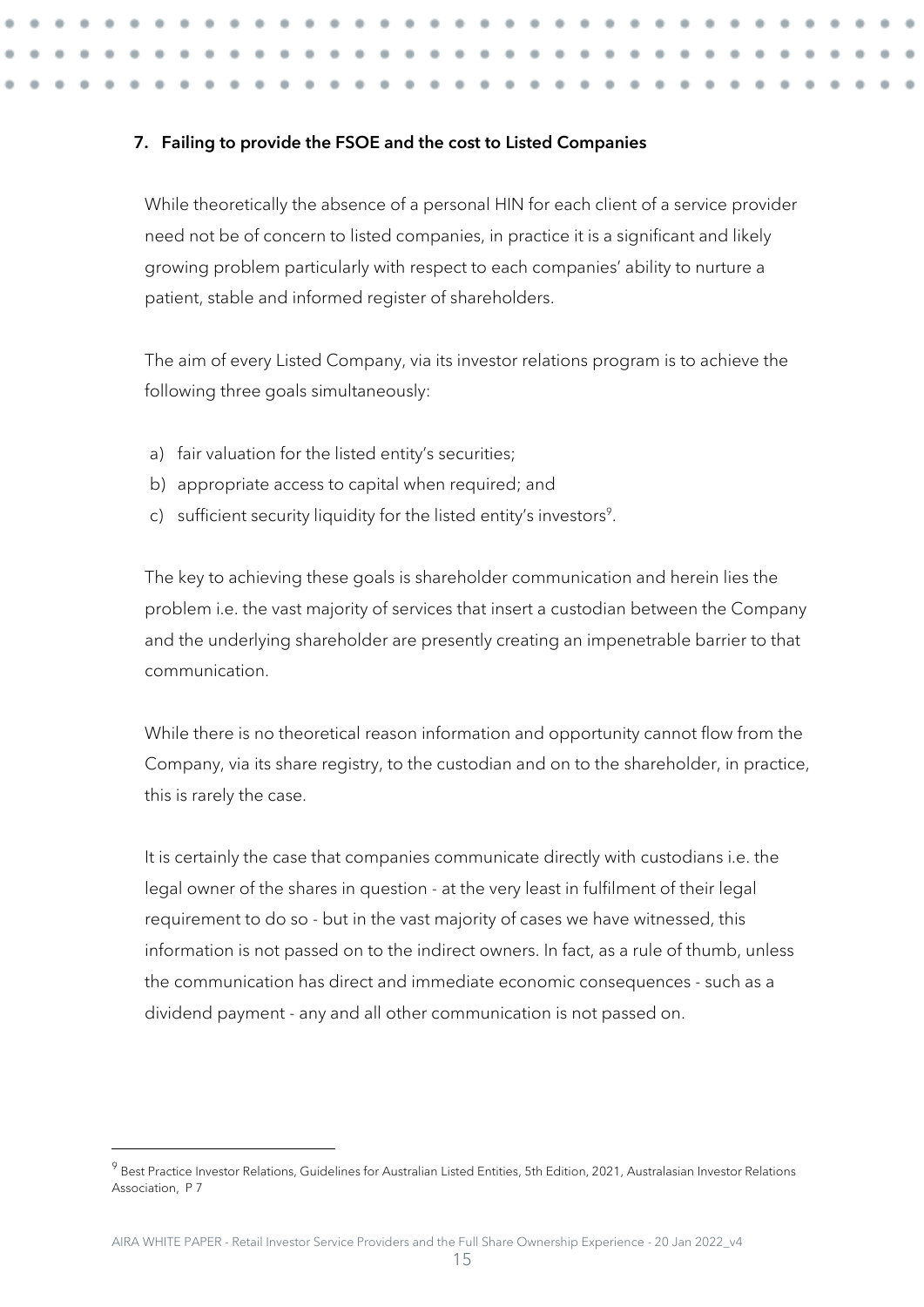This is not only highly prejudicial to companies as they seek to build long-term relationships with their owners, but also creates the unacceptable situation whereby, through no fault of the company (and we suspect unbeknownst to the impacted investors), some shareholders are more informed, and better rewarded, than others.



Information and Opportunity flows from the Company to some Investors, but not all…

The diagram above demonstrates that while theoretically Investors A, B, C, D, E, F, G and H are all shareholders in the same company, information and opportunity flows from the Company to Investor A, B, C and D, but not E, F, G and H.

In relation to the latter group, while the share registry delivers the information/ opportunities from the Company to the Registered Shareholder i.e. the Custodian, the information and opportunities are not subsequently passed on to the beneficial owners leading to the situation where, simply through choice of service provider, some shareholders are not only better informed than others, but also have access to additional and potentially lucrative, investment opportunities.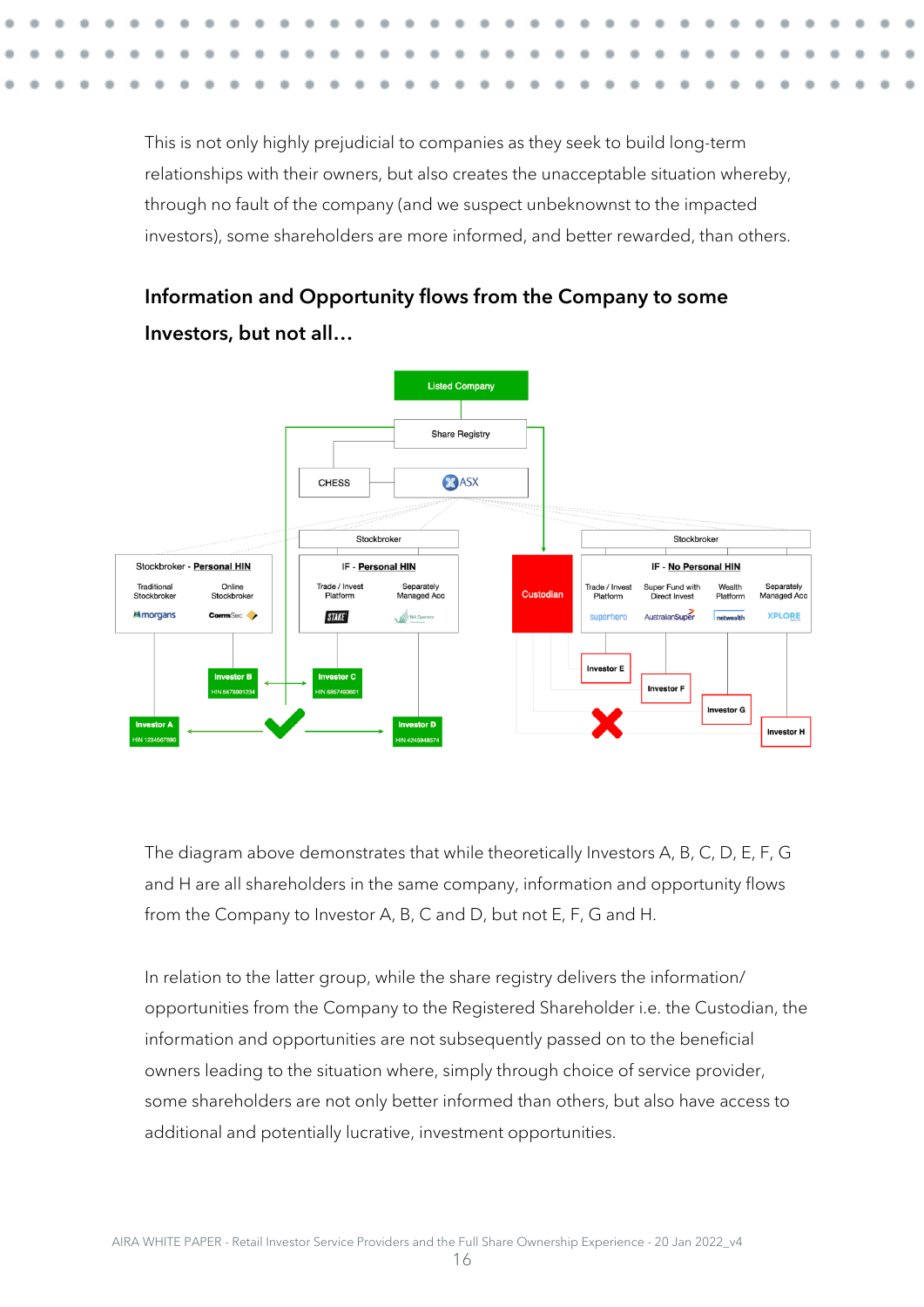#### <span id="page-17-0"></span>8. **Benefits of the FSOE for Retail Investors**

According to the 2019 Chambers Global Practice Guide on Shareholders' rights & Shareholder Activism (Australia) prepared by Herbert Smith Freehills<sup>10</sup>, shareholders rights are:

*"...derived from and governed by the terms of the company's Constitution, shareholders' agreements (if any), any 'replaceable rules' in the Corporations Act which have not been replaced by the company's Constitution, and the Corporations Act generally.* 

*The rights conferred on shareholders (or members) differs based on the type of company and the class of shares held. However, rights commonly held by shareholders include:*

- *the right to vote at general meetings of shareholders on items such as director appointments and removal, constitutional amendments, an advisory resolution that the company adopt the remuneration report (for listed companies), auditor appointments, certain issues of shares, share buybacks, and mergers and de-mergers;*
- *the right to share in dividends;*
- *the right to participate in the distribution of company assets in the event of return of capital or the winding up of the company; and*
- the right to requisition a resolution or general meeting."

While it is true that the economic benefits experienced by direct shareholders including the full extent of all share price changes and receipt of all dividends, capital returns and takeover proceeds, are also derived by Retail Investors through an indirect holding, it is similarly true that, in the majority of instances, as we have explained, most other ownership rights are foregone.

The rights enjoyed by direct shareholders that may not be enjoyed by indirect holders include:

<sup>10</sup> [https://www.herbertsmithfreehills.com/latest-thinking/2019-chambers-global-practice-guide-on-shareholders-rights](https://www.herbertsmithfreehills.com/latest-thinking/2019-chambers-global-practice-guide-on-shareholders-rights-shareholder-activism)[shareholder-activism](https://www.herbertsmithfreehills.com/latest-thinking/2019-chambers-global-practice-guide-on-shareholders-rights-shareholder-activism)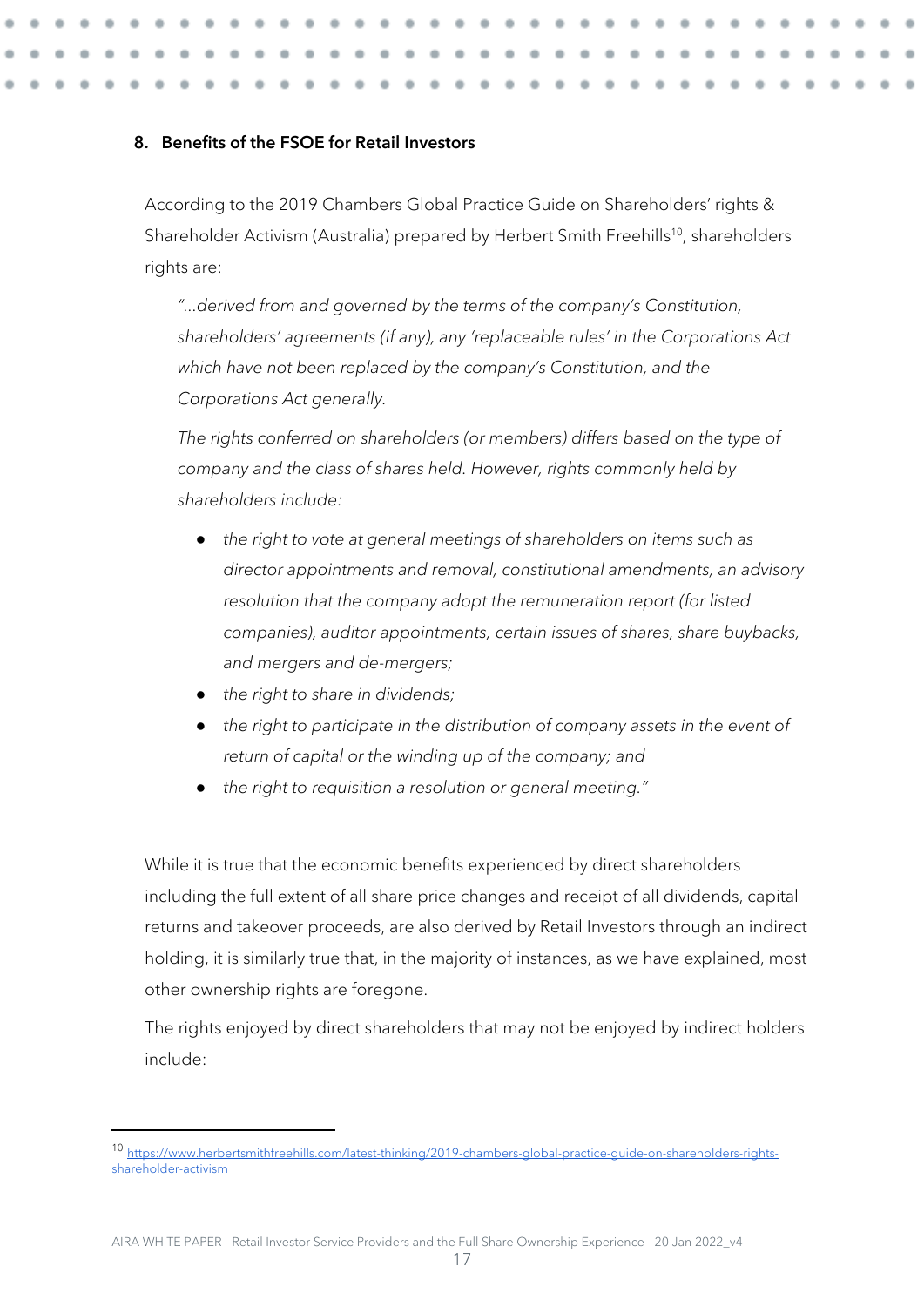#### a) Access to Operational Information

While Institutional Shareholders have direct access to the senior management and Investor Relations Officers of the companies in which they invest, in the majority of cases, Retail Shareholders do not and must therefore rely on information produced by the Company for the purpose of distribution to shareholders to remain informed about its progress. While the Annual Report has always been an important component of this information transfer, increasingly listed companies are producing newsletters and other regular/semi-regular communiques to keep their shareholders informed on a more timely basis.

#### b) Meetings

Long regarded as the most important opportunity for shareholders to engage with the Board of Directors and management of the company, participation in the Annual General Meeting through questioning of the board, and voting on matters including directors, remuneration of directors and senior management, the approval of annual accounts, company activity and name changes etc., is a vital component of Australia's corporate governance framework. With the importance of environmental, social and governance (ESG) issues continuing to build, it is expected the significance of the AGM will only continue to grow. Similarly important is the ability for all shareholders to receive information about and participate fully in, Extraordinary General Meetings and all other gatherings of shareholders.

#### c) Further Investment Opportunities

Listed Companies regularly offer existing shareholders further, often attractively priced opportunities to invest additional capital into the securities of the company. Common structures for such opportunities include:

Dividend Reinvestment Plans (DRP). DRPs provide the ability for a shareholder to reinvest their cash dividend in additional shares of the company without the requirement to pay commission on the purchase (and often at a discount to the price at which an investor may have been able to buy shares on market).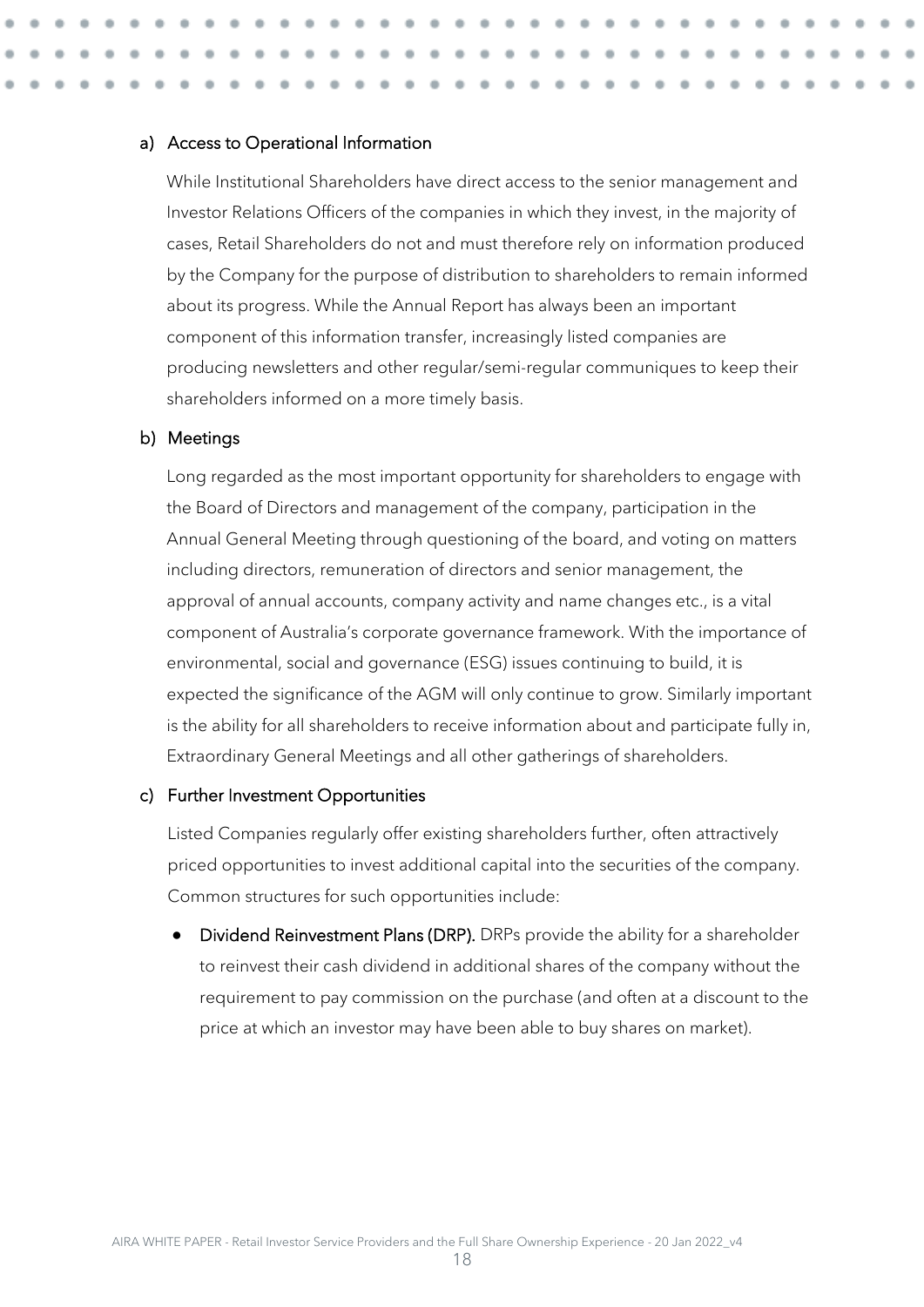- Share Purchase Plans (SPP). An SPP often follows an institutional placement and is an offer specifically to a company's retail shareholders affording them the ability to participate in the same, or similar opportunity as was recently offered to the institutional market.
- Rights Issue. A Rights Issue is an offer made to all shareholders to apply for a certain number of shares calculated to ensure that, should the offer be taken up, the shareholder would not be diluted. Rights Issues may be 'renounceable' in which case Investors not wishing to take up their rights (i.e. make a new investment) are able to sell their rights in the market to another investor whereby gaining some financial benefit to offset their pending dilution.

#### d) Other Benefits

Some Companies also offer specific discounts and other benefits to shareholders that utilise their goods and/or services. A current example is the Event Shareholder Benefits Card issued by Event Hospitality & Leisure Limited (ASX:EVT) to direct shareholders owning 500 shares or more. The Card entitles holders to discounts on EVT-owned accommodation, restaurants, bars and activities<sup>11</sup>.

<sup>11</sup> <https://www.evt.com/investors/#benefits>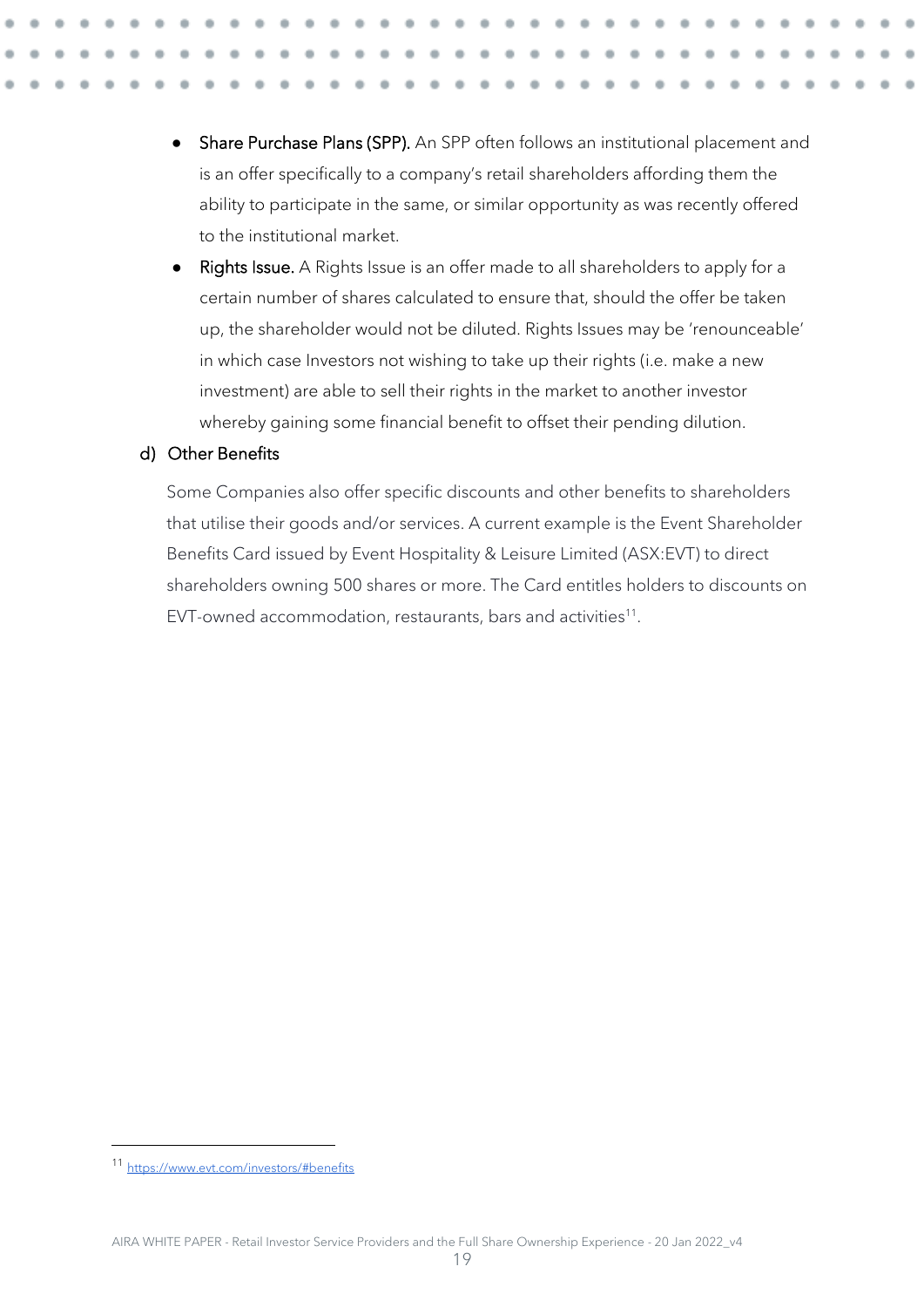#### <span id="page-20-0"></span>9. **Conclusion and Recommendation**

For reasons of cost, prioritisation, or simply lack of understanding, a growing number of Retail Investor service providers are failing to deliver the FSOE to their clients.

As this group of service providers continues to expand in size and number, we believe it is time to explore solutions that will ensure the benefits of the FSOE - as we believe most investors expect and is intended under Australia's Corporations Law - are received by all Retail Investors and listed companies, or if they are not, investors are fully informed when they choose a lesser experience.

To ensure this is the case we believe all Retail Investors must have easy access to clear, comprehensive and current information about the full implications of utilising each service - not just cost and features - including as to whether they will receive anything less than the FSOE and if so, detail as to each shortcoming.

### We recommend that all service providers be required to include in their marketing material a statement confirming that, by utilising their service:

- a) Retail Investors will receive the FSOE; or
- b) Retail Investors will not receive the FSOE and detail as to the ways in which their service will fall short of providing it.

We believe such information, presented consistently, will prove highly valuable to Retail Investors while in the process of making their choice of service provider/s and may be presented in simple tabular form such as in the examples presented below: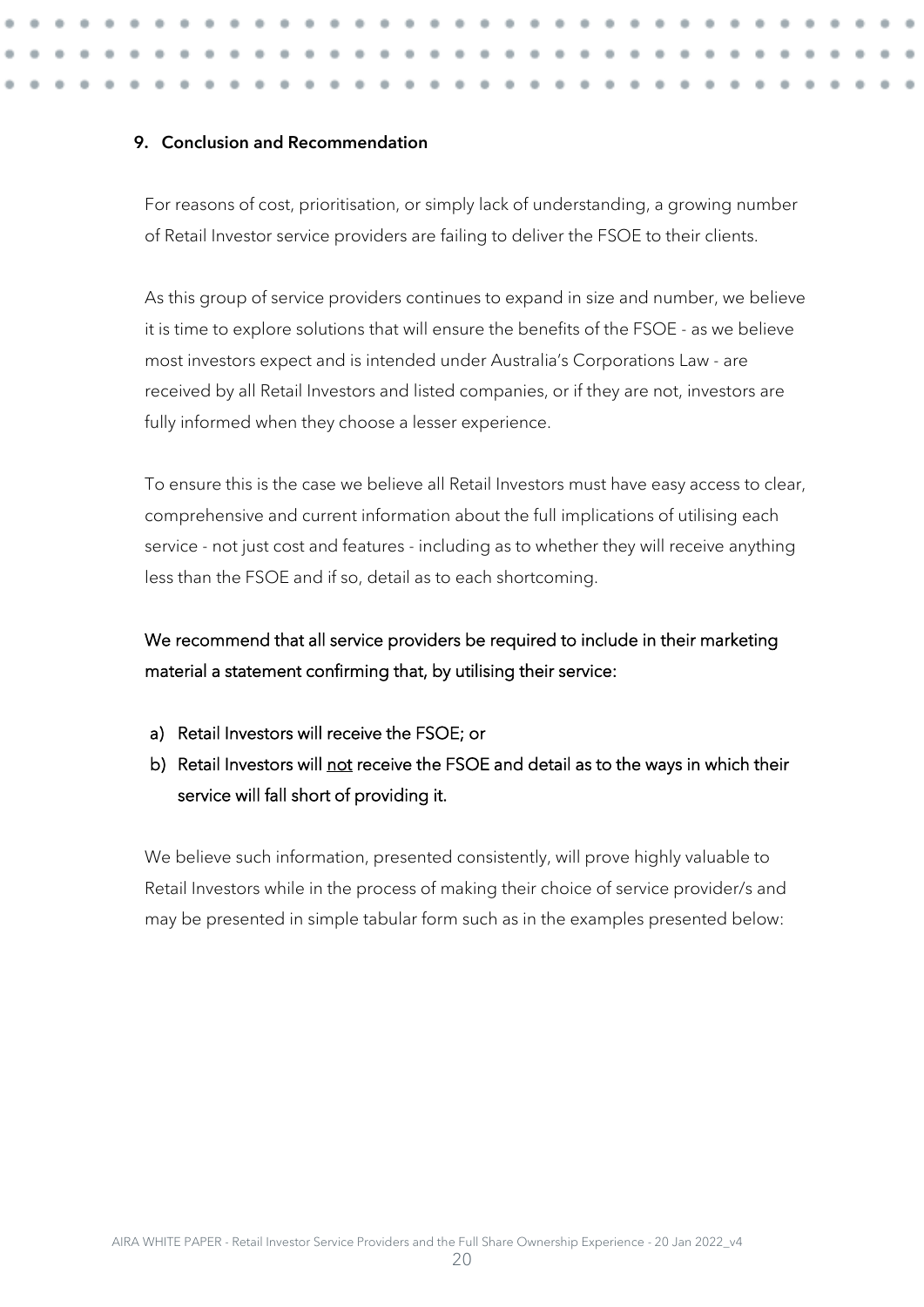#### Through utilising our service you will receive the Full Share Ownership Experience including:

٠

|    |                                                                                                                                                                                                                  | Yes | No |
|----|------------------------------------------------------------------------------------------------------------------------------------------------------------------------------------------------------------------|-----|----|
| 1. | <b>Economic Benefits</b>                                                                                                                                                                                         |     |    |
|    | Exposure to the full extent of all economic benefits including share price changes and timely<br>receipt of all dividends (plus franking credits where appropriate), capital returns and<br>takeover proceeds    |     |    |
| 2. | <b>Operational Information</b>                                                                                                                                                                                   |     |    |
|    | The timely provision of all operational information produced by the Company for<br>shareholders including the Annual Report, newsletters and/or other background information<br>and operational updates          |     |    |
| 3. | <b>Meetings</b>                                                                                                                                                                                                  |     |    |
|    | The timely provision of information about the Annual General Meeting and any<br>Extraordinary General Meetings to be held by the Company and the ability to participate as<br>a shareholder in all such meetings |     |    |
| 4. | <b>Further Investment Opportunities</b>                                                                                                                                                                          |     |    |
|    | The timely provision of information about and ability to participate in, all further investment<br>opportunities including Dividend Reinvest plans (DRPs), Share Purchase Plans (SPPs),<br>Rights Issues, etc.   |     |    |
| 5. | <b>Other Benefits</b>                                                                                                                                                                                            |     |    |
|    | Access to any other benefits that may be afforded direct shareholders including but not<br>limited to Shareholder benefits and discounts.                                                                        |     |    |

#### Or

#### Through utilising our service you will not receive the Full Share Ownership Experience.

#### Below we detail which elements you will receive and which you may not.

|    |                                                                                                                                                                                                                  | <b>Yes</b> | No |
|----|------------------------------------------------------------------------------------------------------------------------------------------------------------------------------------------------------------------|------------|----|
| 1. | <b>Economic Benefits</b>                                                                                                                                                                                         |            |    |
|    | Exposure to the full extent of all economic benefits including share price changes and timely<br>receipt of all dividends (plus franking credits where appropriate), capital returns and<br>takeover proceeds    |            |    |
| 2. | <b>Operational Information</b>                                                                                                                                                                                   |            |    |
|    | The timely provision of all operational information produced by the Company for<br>shareholders including the Annual Report, newsletters and/or other background information<br>and operational updates          |            |    |
| 3. | Meetings                                                                                                                                                                                                         |            |    |
|    | The timely provision of information about the Annual General Meeting and any<br>Extraordinary General Meetings to be held by the Company and the ability to participate as<br>a shareholder in all such meetings |            |    |
| 4. | <b>Further Investment Opportunities</b>                                                                                                                                                                          |            |    |
|    | The timely provision of information about and ability to participate in, all further investment<br>opportunities including Dividend Reinvest plans (DRPs), Share Purchase Plans (SPPs),<br>Rights Issues, etc.   |            |    |
| 5. | <b>Other Benefits</b>                                                                                                                                                                                            |            |    |
|    | Access to any other benefits that may be afforded direct shareholders including but not<br>limited to Shareholder benefits and discounts.                                                                        |            |    |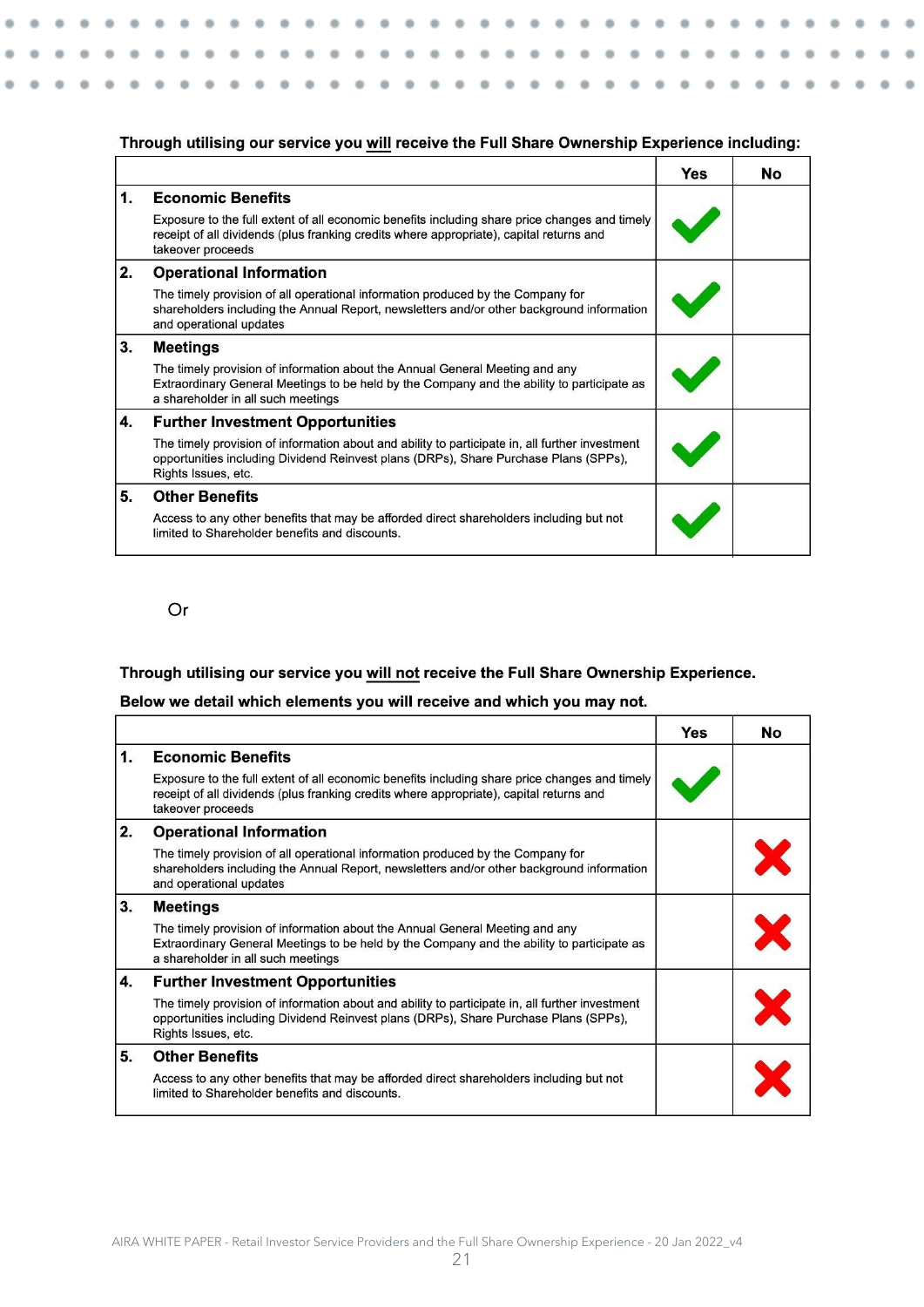We hope this paper will begin a conversation about the future of Retail Investor service provision in Australia in order to ensure the best possible combination of:

- a) Innovation to continue bringing new and better services to Australian Retail Investors;
- b) Education to ensure each and every Australian Retail Investor is able to maximise the level of confidence with which they make their service provider decision/s through a full understanding of the choices available to them; and
- c) Cooperation between Investors, Listed Companies and the Service Providers that facilitate the flow of capital between them;

in order to ensure all Retail Investors enjoy the full rights and benefits of the FSOE, including the unimpeded flow of all information and opportunities from the listed companies in which they've invested, or if they do not, that they have consciously chosen a lesser experience with the benefit of clear, comprehensive and current information.

We believe this is not only vital for our listed companies, but also to encourage continued growth in the number of Australians making long-term investments in Australian listed companies, and for those who are already invested, to do so with greater frequency and confidence in the future.